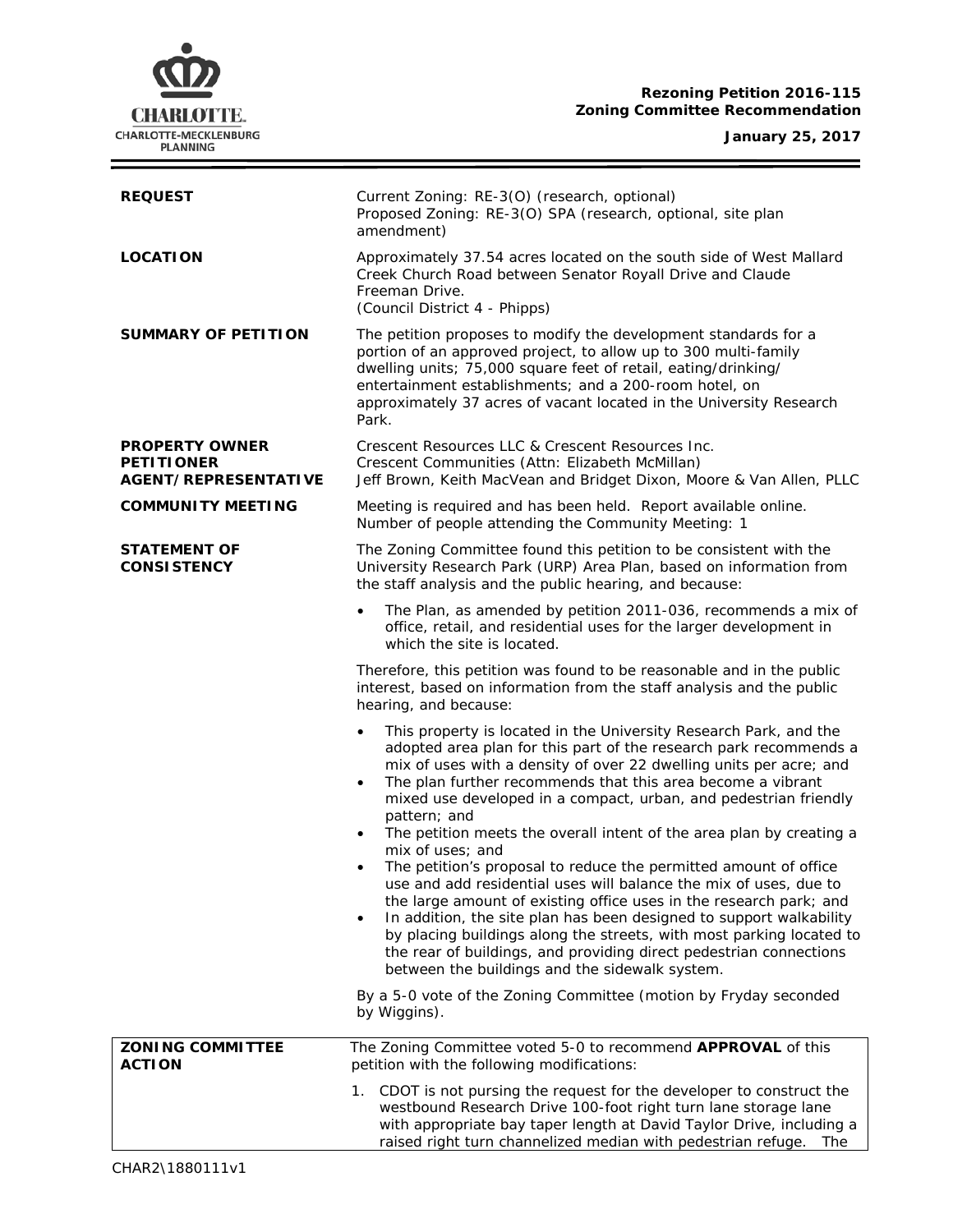|    | petitioner has reduced the intensity of the development so that this                                                                       |
|----|--------------------------------------------------------------------------------------------------------------------------------------------|
|    | improvement would is not required.                                                                                                         |
|    | 2. The petitioner has revised the site plan to add the following                                                                           |
|    | transportation improvements as identified in the approved rezoning                                                                         |
|    | petition 2011-036 and letter dated October 4, 2012 as related to                                                                           |
|    | the Senator Royall Development Mitigation Agreement.                                                                                       |
|    | an additional 200-foot north bound left turn lane on Senator<br>a.                                                                         |
|    | Royall Drive at its intersection with West Mallard Creek Church                                                                            |
|    | Road (the existing median in Senator Royall Drive must                                                                                     |
|    | maintain a minimum width of eight feet) only at the pedestrian                                                                             |
|    | crossing at Mallard Creek Church Road; and                                                                                                 |
|    | modifications to the median associated with the left turn lane<br>b.                                                                       |
|    | from eastbound West Mallard Creek Church Road to                                                                                           |
|    | northbound Senator Royall Drive by shortening the left turn                                                                                |
|    | taper so the proposed right-in right-out drive to Mallard Creek                                                                            |
|    | Church Road from Parcel A is located outside of the left turn<br>taper; and                                                                |
|    | Creek Church Road at the I-85 southbound on ramp, extend<br>C.                                                                             |
|    | existing right-turn lane from 210 feet to a minimum of 525                                                                                 |
|    | feet of storage.                                                                                                                           |
|    | 3. CDOT is not pursing the request for the developer to construct the                                                                      |
|    | Mallard Creek Church Road site access to Parcel A at the location of                                                                       |
|    | the future street connection (approximately 750 feet from Senator                                                                          |
|    | Royall Drive).                                                                                                                             |
|    | 2. The following notes have been modified as noted:                                                                                        |
|    | a. Note 4c - restored note (ii) for I-85 southbound off-ramp right-                                                                        |
|    | turn lane.                                                                                                                                 |
|    | b. Note 4d – removed as Note 4c was restored.                                                                                              |
|    | 3. Increased the amount of active use along public and private street                                                                      |
|    | frontage for the commercial component in Parcel A.                                                                                         |
|    | 4. Reduced the square footage allowed for commercial uses which do                                                                         |
|    | not directly front on a public or private street.                                                                                          |
| 5. | Staff has rescinded the following request as the setback line for                                                                          |
|    | Parcel A is located 50 feet from the back of curb and the setback                                                                          |
|    | line for Parcel B is located 100 feet from the back of curb: Revise                                                                        |
|    | the setback for Parcel A along West Mallard Creek Church Road to                                                                           |
|    | provide a 50-foot "Class B" buffer behind the multi-use trail. For                                                                         |
|    | Parcel B, commit to providing a 50-foot "Class B" buffer behind the<br>multi-use trail as the setback line for Parcel A is located 50 feet |
|    | from the back of curb and the setback line for Parcel B is located                                                                         |
|    | 100 feet from the back of curb.                                                                                                            |
|    | 6. Added note to move multi-family building four feet or more behind                                                                       |
|    | the back of sidewalk and trail. Stoops, steps and porches may                                                                              |
|    | encroach into the four-foot transition zone.                                                                                               |
|    | 7. Added provisions to allow front door entrances within 15 feet of a                                                                      |
|    | sidewalk to be raised at least 24 inches above the average grade                                                                           |
|    | of the sidewalk.                                                                                                                           |
| 8. | The parking deck in Parcel A has been removed from the site plan.                                                                          |
|    | 9. Provided note stating that non-residential buildings constructed on                                                                     |
|    | Parcels A and B with frontage on a private drive running off of                                                                            |
|    | Senator Royall Drive will have a building entrance oriented to the                                                                         |
|    | private drive. These building entrances will be unlocked and                                                                               |
|    | accessible from the outside during business hours.                                                                                         |
|    | 10. Note 8 c.ii states that shadow boxes or window graphics will be                                                                        |
|    | allowed for no more than 40 percent of the total required building                                                                         |
|    | transparency requirement.                                                                                                                  |
|    | 11. Specified maximum height of freestanding lighting as 31 feet.                                                                          |
|    | Also notes maximum height of the detached lights in Parcels A and                                                                          |
|    | B will be 26 feet, and the maximum height of the detached lights                                                                           |
|    | in Parcel C will be 16 feet.                                                                                                               |
|    | 12. Added language stating that the club house amenity area for the                                                                        |
|    | allowed multi-family development may be constructed on Parcel A.                                                                           |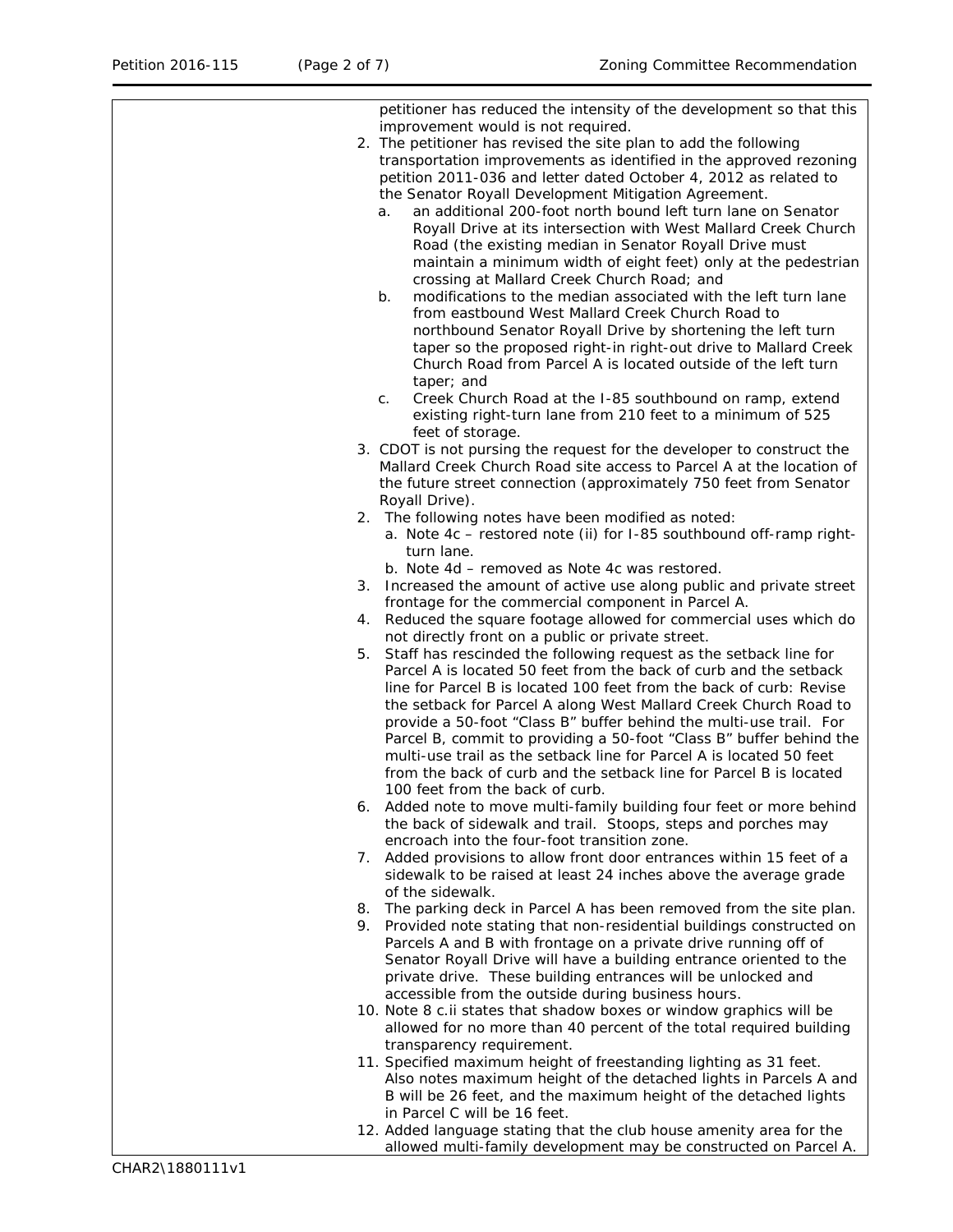|                                              | 14. Added language stating public urban open space will be provided<br>within Parcel A and Parcel B at the intersection of Senator Royall<br>Drive and Alexander Village Main Drive.<br>15. Added note that petitioner will construct at the intersection of<br>Senator Royall and West Mallard Creek Church Road within the<br>proposed setback areas entrance features to help define the<br>development and the research park, and that help create a<br>presence at the intersection.<br>16. Added a note stating that retaining walls located along Senator<br>Royall Drive five (5) feet or greater in height will meet the<br>requirement for solid walls<br>18. The rectangular shape adjacent to the larger retail building<br>footprint within Parcel A will be labeled as possible outdoor<br>dining/seating area if a restaurant is located in the adjacent<br>building.<br>19. The treatment indicated along the internal private street will be<br>labeled as screening. Additional screening will be added to the<br>private street that enters the Site from Alexander Village Drive.<br>20. As requested by CDOT, Note 4.d. will be corrected to indicate<br>Parcel A and C instead of Parcel A and B.<br>21. The Petitioner will add a note indicating that if NCDOT does not<br>allow the street trees to be planted within the right-of-way of West<br>Mallard Creek Church Road for Parcel A the Petitioner will plant<br>two (2) staggered rows of trees in the setback outside of the right-<br>of-way. (The street trees for Parcel B are not located in the right-<br>of-way so NCDOT approval is not required).<br>22. The Petitioner committed to reconcile and consolidate the lighting<br>note in Section 10.b with the lighting Section 11.b; the new note<br>will read as follows: The maximum height of detached lights on<br>Parcel A and B shall not exceed 31 feet, and the maximum height<br>of detached lights in Parcel C shall not exceed 16 feet. |  |
|----------------------------------------------|-------------------------------------------------------------------------------------------------------------------------------------------------------------------------------------------------------------------------------------------------------------------------------------------------------------------------------------------------------------------------------------------------------------------------------------------------------------------------------------------------------------------------------------------------------------------------------------------------------------------------------------------------------------------------------------------------------------------------------------------------------------------------------------------------------------------------------------------------------------------------------------------------------------------------------------------------------------------------------------------------------------------------------------------------------------------------------------------------------------------------------------------------------------------------------------------------------------------------------------------------------------------------------------------------------------------------------------------------------------------------------------------------------------------------------------------------------------------------------------------------------------------------------------------------------------------------------------------------------------------------------------------------------------------------------------------------------------------------------------------------------------------------------------------------------------------------------------------------------------------------------------------------------------------------------------------------------------------------------------------|--|
| <b>VOTE</b>                                  | Motion/Second:<br>Wiggins / Fryday<br>Fryday, McClure, Spencer, Watkins and Wiggins<br>Yeas:<br>None<br>Nays:<br>Absent:<br>Lathrop and Majeed<br>None<br>Recused:                                                                                                                                                                                                                                                                                                                                                                                                                                                                                                                                                                                                                                                                                                                                                                                                                                                                                                                                                                                                                                                                                                                                                                                                                                                                                                                                                                                                                                                                                                                                                                                                                                                                                                                                                                                                                        |  |
| <b>ZONING COMMITTEE</b><br><b>DISCUSSION</b> | Staff presented this item to the Committee, noting outstanding issues<br>that had been addressed and/or agreed to by the petitioner as<br>pertaining to transportation commitments, streetscape, screening, and<br>amenities. Staff noted that this petition is consistent with the<br>University Research Park (URP) Area Plan. A Commissioner commented<br>that this project will add to new urbanism in that it is close to major<br>employers, transportation systems, a university and greenway.                                                                                                                                                                                                                                                                                                                                                                                                                                                                                                                                                                                                                                                                                                                                                                                                                                                                                                                                                                                                                                                                                                                                                                                                                                                                                                                                                                                                                                                                                     |  |
|                                              | Another Commissioner commented that such projects add extreme<br>pressure on schools. He noted that while an increase in 41 students<br>may not seem a lot, other approved rezonings/developments result in<br>cumulative impacts on the school system.                                                                                                                                                                                                                                                                                                                                                                                                                                                                                                                                                                                                                                                                                                                                                                                                                                                                                                                                                                                                                                                                                                                                                                                                                                                                                                                                                                                                                                                                                                                                                                                                                                                                                                                                   |  |
|                                              | There was no further discussion of this petition.                                                                                                                                                                                                                                                                                                                                                                                                                                                                                                                                                                                                                                                                                                                                                                                                                                                                                                                                                                                                                                                                                                                                                                                                                                                                                                                                                                                                                                                                                                                                                                                                                                                                                                                                                                                                                                                                                                                                         |  |
| <b>STAFF OPINION</b>                         | Staff agrees with the recommendation of the Zoning Committee.                                                                                                                                                                                                                                                                                                                                                                                                                                                                                                                                                                                                                                                                                                                                                                                                                                                                                                                                                                                                                                                                                                                                                                                                                                                                                                                                                                                                                                                                                                                                                                                                                                                                                                                                                                                                                                                                                                                             |  |

## **FINAL STAFF ANALYSIS**

**(Pre-Hearing Analysis online at [www.rezoning.org\)](http://www.rezoning.org/)** 

# **PLANNING STAFF REVIEW**

#### • **Proposed Request Details**

The site plan amendment contains the following changes:

CHAR2\1880111v1 • Modifies the development standards for a previously approved project (rezoning petition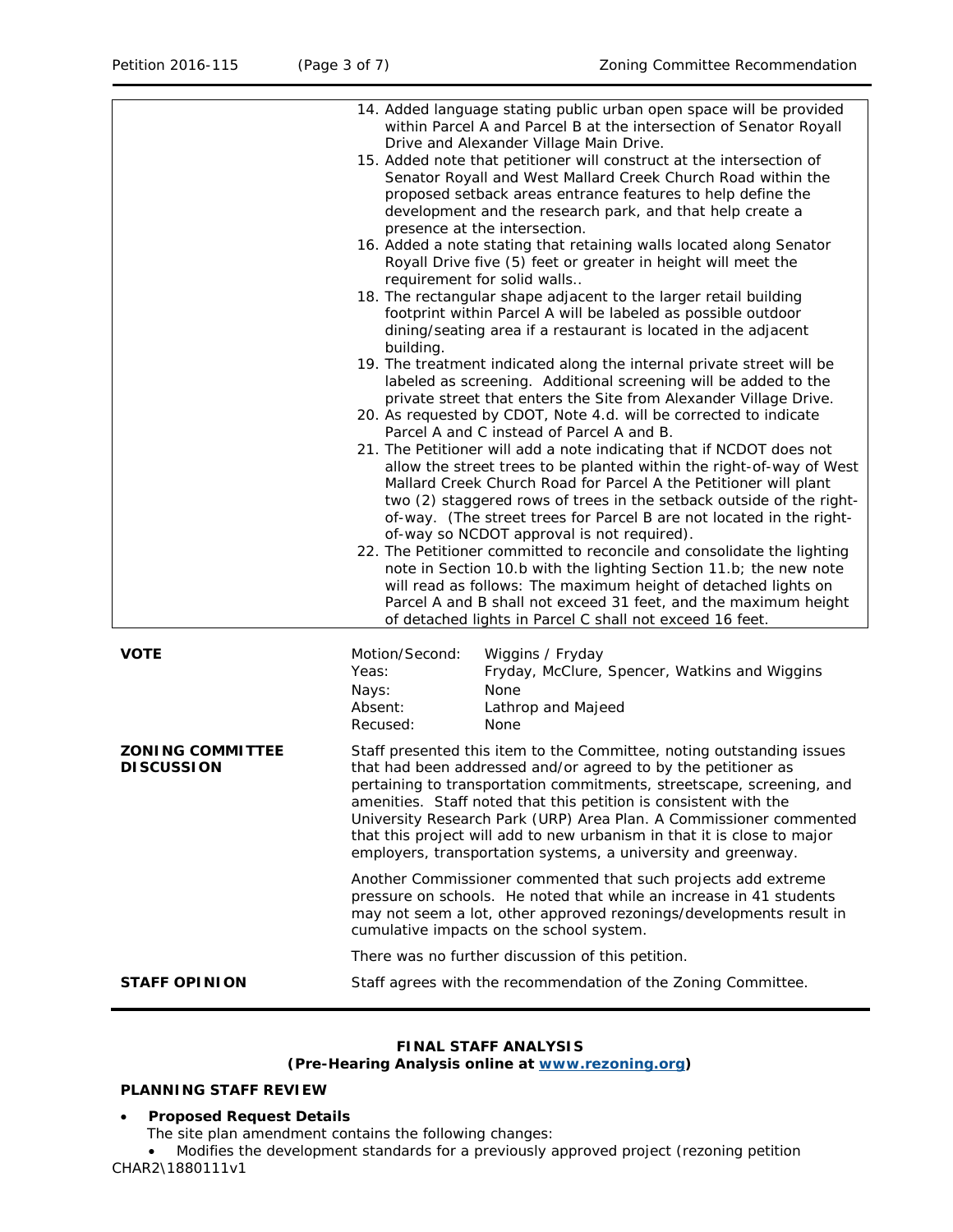2011-036) on Parcels A, B, and C (Parcel D has been developed with 300 multi-family residential units). The modifications for Parcels A and B include amending the square footage, drive-through window restrictions, the number of proposed buildings, and site layout changes. The modifications for Parcel C include changes to the permitted uses and the site layout.

## Parcel A and Parcel B

- Removes the requirement that the maximum size of any retail tenant on Parcels A and B will be limited to 27,000 square feet.
- Adds a request that only two retail uses over 20,000 square feet of gross floor area will be allowed on Parcels A and B. If a grocery store is one of the uses that exceeds 20,000 square feet of gross floor area it may not exceed 50,000 square feet of gross floor area; all other allowed uses that propose to exceed 20,000 square feet of gross floor area may not exceed 35,000 square feet of gross floor area.
- Modifies the language pertaining to uses with drive-through service windows, to allow no more than two uses with drive-through service windows within the site on Parcels A and B instead of limiting them to only one parcel, either Parcel A or B.
- Modifies the language limiting permitted uses for drive-through service windows by eliminating requirement that restaurants provide only ice cream, yogurt, coffee, juices, bagels, muffins, pastries and similar items. Removes the requirement that these types of restaurants may not have on-premise cooking of food, and allows drive-through service windows for financial institutions, pharmacies, dry cleaners, and eating/drinking/entertainment establishments (EDEE), and increases the maximum square footage of eating/drinking/entertainment establishments (EDEE) from 2,500 to 3,500 square feet. EDEEs without an accessory drive-through window are not subject to the square footage restriction.
- Modifies the layout and design of the building/parking arrangement on Parcels A and B.
- Amends the total permitted number of principal buildings from six to eight on Parcel A, and from eight to five on Parcel B.
- Adds note stating that the club house amenity area for the allowed multi-family development may be constructed on Parcel A.

Parcel C

- Removes the approved 250,000 square feet of retail and EDEE uses allowed on Parcel C, and replaces it with an allowance of up to 300 multi-family residential units that may be developed in multiple phases.
- Modifies the layout and design of the building/parking arrangement on Parcel C.
- Amends the total permitted number of principal buildings from 12 to 14 on Parcel C.
- Reduces the maximum building height from 90 feet to 60 feet and six stories as allowed by the ordinance, provided hotel uses may be located in buildings of up to 68 feet in height.
- Added commitment that residential buildings within Parcel C will have a four-foot transition zone between the sidewalk or a multi-use trail provided along public or any required private network streets. The principal building will not be allowed to be located in the four-foot transition zone; however, stoops, porches, steps, rails and similar items may be located within the transition zone.
- Requests the following optional provisions:
	- Allow retail sales uses over 10,000 square feet on Parcel A and Parcel B subject to restrictions below.
	- Allow a 50-foot landscape setback as measured from the future back of curb along Parcel A's frontage along West Mallard Creek Road Church as generally depicted on the rezoning plan. (The area plan recommends a 100-foot setback along West Mallard Creek Road.)
	- Allow 15-foot and 16-foot setbacks along the new internal public streets as generally depicted on the rezoning plan.
	- Allow parking and maneuvering to be located between the proposed buildings and West Mallard Creek Church Road and Alexander Village Main Drive as generally depicted on the rezoning plan.
- Retains transportation commitments to improvements within and around Parcels A, B, and C with the following modifications:
	- Amends Note 4a (Project #2) to delete commitment to provide a 100-foot right turn lane on West Mallard Creek Church Road for the right-in, right-out access located east of the intersection of Senator Royall Drive and West Mallard Creek Church Road. Commits to constructing a second southbound right-turn lane with channelized dual right-turn lanes with protected traffic signal phasing at southbound Interstate 85 exit ramp at Mallard Creek Church Road. Replaces the commitment to provide a six-foot sidewalk along the Parcel B frontage on West Mallard Creek Church Road with a 12-foot multi-use trail.
	- Amends Note 4b (Project #3) to increase the square footage of retail and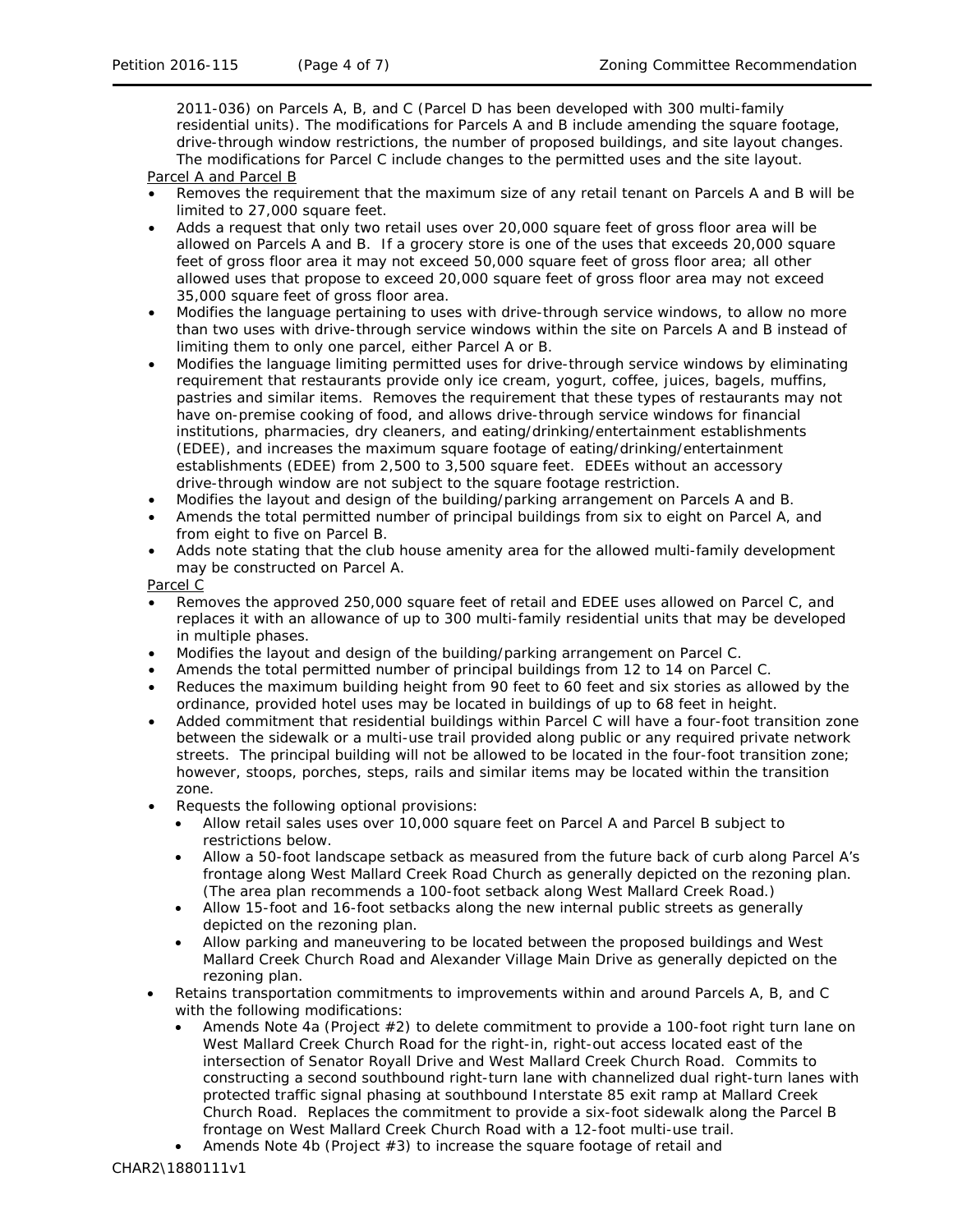eating/drinking/entertainment establishments on Parcel A from 35,000 square feet to 50,000 square feet upon construction of the public street along the southern boundary of Parcel A. Deletes the commitment to provide a 700-foot extension of the existing southbound outside travel lane on Senator Royall Drive to the first full movement intersection located on the site. Replaces commitment to provide a sidewalk as required along Parcel A frontage on Senator Royall Drive with commitment to provide a 12-foot multi-use trail.

- Amends Note 4b (Project 3) to provide modifications to the median associated with the left-turn lane from eastbound West Mallard Creek Church Road to northbound Senator Royall Drive by shortening the left-turn taper.
- Amends Note 4b (Project  $#3$ ) to add the following: "If the amount of square footage proposed to be developed on Parcel A exceeds 50,000 square feet of gross floor area then roadway improvements required above for Parcel B must also be constructed."
- Amends Note 4c (Project #4) by removing references to improvements at Interstate 85 southbound ramp at West Mallard Creek Church Road.
- Amends Note 4c (Project #4) by deleting the following: "an additional southbound right-turn lane with 250 feet of storage on the I-85 southbound ramp at West Mallard Creek Church Road, channelized dual right-turn lanes with protected traffic signal phasing at the southbound I-85 exist ramp at West Mallard Creek Church Road." Adds the following note: "the extension of the existing southbound outside travel lane on Senator Royall Drive to the extension of Heritage Pond Drive (as illustrated on Exhibit 1 on Sheet RZ-2A of the rezoning plan)". Amends Note 4c (Project #4) to replace commitment to provide a sidewalk along Parcel C frontage on Senator Royall Drive with a commitment to provide a 12-foot multi-use trail.
- Amends Note 4c (Project #4) to add the following: "The improvements proposed along Senator Royall Drive and the intersection of Senator Royall Drive and West Mallard Creek Church Road are illustrated on Exhibit 1 located on Sheet RZ-2A of the rezoning plan."
- Adds Note 4e as follows: "The petitioner will dedicate 30 feet of right-of-way along a portion of the western edge of Parcel A and B\_as generally indicated on Sheets RZ-1 and RZ-2 of the rezoning plan. This right-of-way will be dedicated as development occurs on each parcel and prior to issuance of the first certificate of occupancy for the first building on each parcel."
- Replaces cross-sections for proposed Senator Royall Drive with cross-sections for Senator Royall Drive Section D and Section E, and provides cross-sections for Heritage Pond Drive Extension, and Alexander Village Main Drive Extension, West Mallard Creek Church Road (Parcels A and B), and internal private road (Parcel A).
- Adds note that states if the amount of square footage proposed to be developed on Parcel B exceeds 40,000 square feet of gross floor area then roadway improvements required for Parcel A must also be constructed.
- Adds note that states if the amount of square footage proposed to be developed on Parcel A exceeds 50,000 square feet of gross floor area then roadway improvements required above for Parcel B must also be constructed.
- Adds language committing to improve Senator Royall Drive to include an eight-foot raised median with up to three pedestrian refuge islands, one located at Alexander Village Main Drive, one at Heritage Pond Drive, and one additional pedestrian refuge island to be determined during the permitting process if widening of Senator Royall Drive is not required.
- Amends language regarding timing of completion of road improvements and right-of-way to state that roadway improvements must be completed prior to the first (removing final) certificate of occupancy for the first space/unit and first building.
- Adds Note 6c committing to provide a 12-foot multi-use trail along the western side of Senator Royall Drive as part of the development of Parcel A and Parcel C; provided, however, the width of the multi-use trail may be reduced to no less than eight feet, with the approval of CDOT, in certain "pinch point" locations between the pond on the site and Senator Royall Drive.
- Commits to provide an eight-foot wide sidewalk to be developed throughout the site that links each of the parcels.
- Identifies a new CATS bus stop within 50-foot setback.
- Adds a statement that the petitioner will construct, at the intersection of Senator Royall and West Mallard Creek Church Road within the proposed setback areas, entrance features to help define the development and the research park, and that help create a presence at the intersection.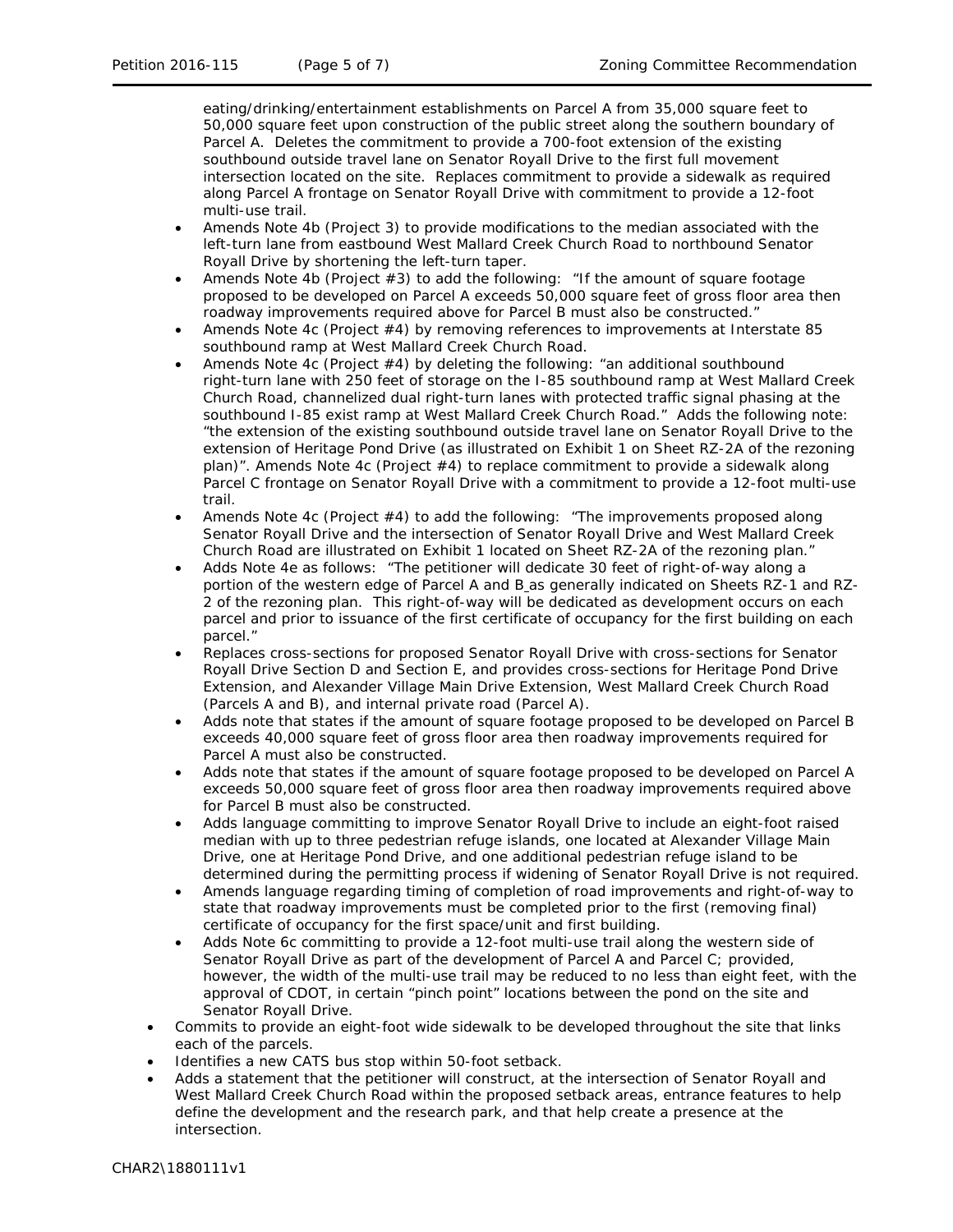- Amends the location of urban open spaces throughout the site.
- **Public Plans and Policies**
	- The *University Research Park Area Plan* (2010) as amended by petition 2011-036 recommends a mix of office, retail and residential uses for the larger development in which the site is located.
	- The area plan also specifies that the intent for this section of the research park is for it to become a vibrant mixed use district developed in a more compact, urban and pedestrian friendly pattern, while preserving important natural features.

#### • **TRANSPORTATION CONSIDERATIONS**

- This site is located along a local street at the signalized intersection with a major thoroughfare. The proposed land use revisions generate approximately the same number of trips as the original rezoning. This petition does provide a connected bike/pedestrian system from Mallard Creek through the development via the site's multi-use paths and proposed street network.
- **Vehicle Trip Generation:**

Current Zoning:

Existing uses: 0 trips per day (based on vacant property).

Entitlement: 9,900 trips per day (based on 200 hotel rooms, 250,000 square feet of office and 75,000 square feet of retail).

Proposed Zoning: 9,550 trips per day (based on 100 hotel rooms, 100,000 square feet of retail and 300 attached dwelling units).

**DEPARTMENT COMMENTS** (see full department reports online)

- **Charlotte Area Transit System:** No issues.
- **Charlotte Department of Neighborhood & Business Services:** No issues.
- **Charlotte Fire Department:** No issues.
- **Charlotte-Mecklenburg Schools:** The development allowed under the existing zoning would generate zero students, while the development allowed under the proposed zoning will produce 41 students. Therefore, the net change in the number of students generated from existing zoning to proposed zoning is 41 students.
	- The proposed development is projected to impact the school utilization (without mobile classroom units) as follows:
		- Mallard Creek Elementary utilization to increase from 99% to 102%;
		- Ridge Road Middle to remain at 110%; and
		- Mallard Creek High to increase from 127% to 128%.
- **Charlotte-Mecklenburg Storm Water Services:** No issues.
- **Charlotte Water:** Charlotte Water has water system availability for the rezoning boundary via an existing eight-inch water distribution main located along Senator Royall Drive. Charlotte Water has sewer system availability for the rezoning boundary via an existing eight-inch gravity sewer main located along Senator Royall Drive.
- **Engineering and Property Management:** No issues.
- **Mecklenburg County Land Use and Environmental Services Agency:** No issues.
- **Mecklenburg County Parks and Recreation Department:** No issues.

#### **Attachments Online at [www.rezoning.org](http://www.rezoning.org/)**

- **Application**
- Pre-Hearing Staff Analysis
- Locator Map
- Site Plan
- Community Meeting Report
- Department Comments
	- Charlotte Area Transit System Review
	- Charlotte Department of Neighborhood & Business Services Review
	- Charlotte Fire Department Review